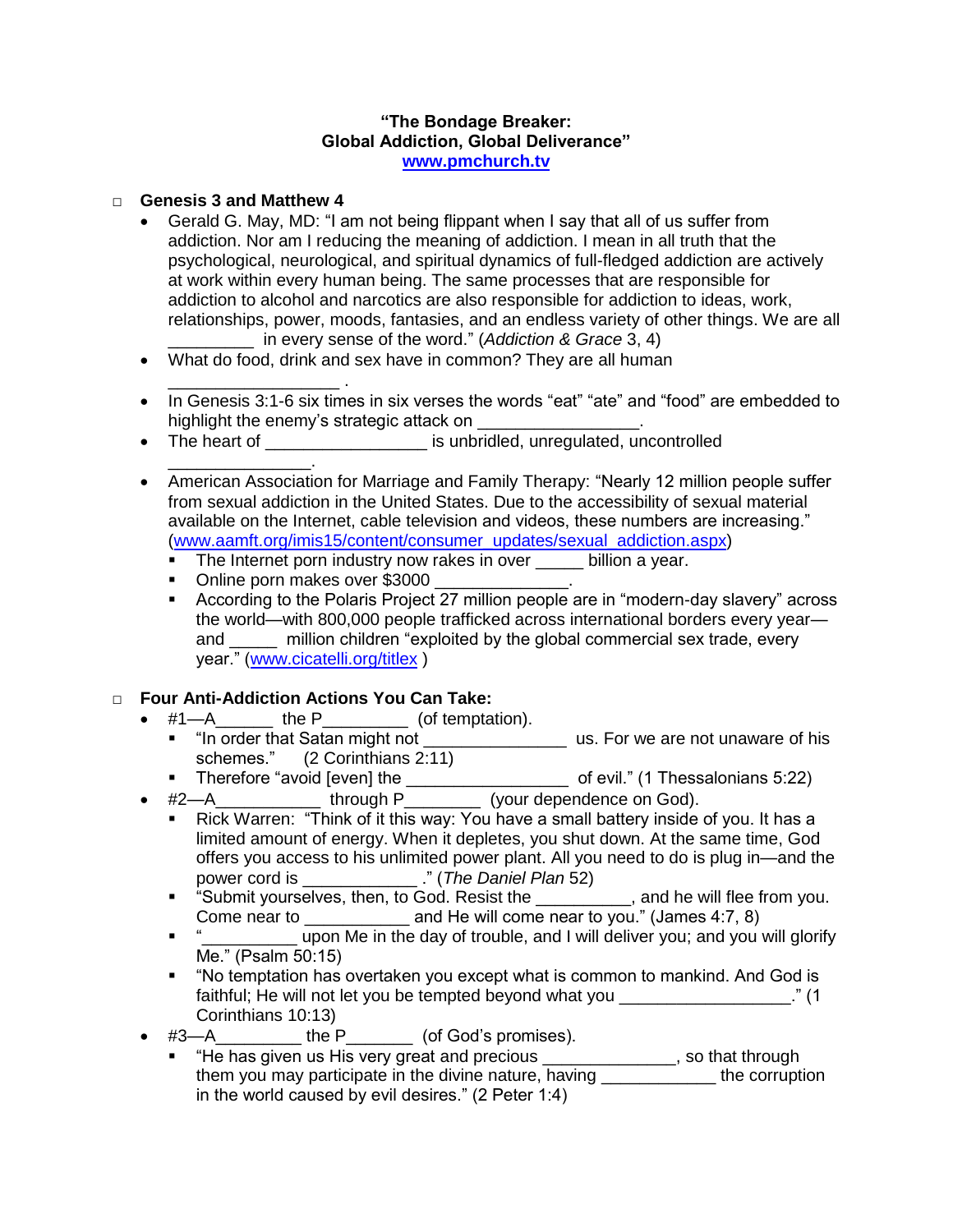- "I have hidden Your \_\_\_\_\_\_\_\_\_\_ in my heart that I might not sin against You." (Psalm 119:11)
- *Desire of Ages*: "When assailed by temptation, look not to circumstances or to the weakness of self, but to the power of the **Net all its strength is yours.**" (123)
- #4—A\_\_\_\_\_\_\_ to a P\_\_\_\_\_\_\_\_\_ (for accountability).
	- "Therefore confess your \_\_\_\_\_\_\_ to each other and pray for each other so that you may be healed. The prayer of a righteous person is powerful and effective." (James 5:16)
	- "Carry each other's each other's each other's each other's and in this way you will fulfill the law of Christ." (Galatians 6:2)
	- "Nothing is apparently more helpless, yet really more invincible, than the soul that feels its nothingness and relies wholly on the merits of the Saviour. By prayer, by the study of His word, by faith in His abiding presence, the weakest of human beings may live in contact with the living Christ, and He will hold them by a hand that will never let go." (*Ministry of Healing* 182)

## Because He won, you can.

addicts, appetites, appetite, addiction, appetite, \$13, per second, 1, void, recincts, outwit, appearance, cknowledge, rayer, prayer, devil, God, Call, can bear, cess, ower, promises, escaped, word, word, dmit, artner, sins, burdens